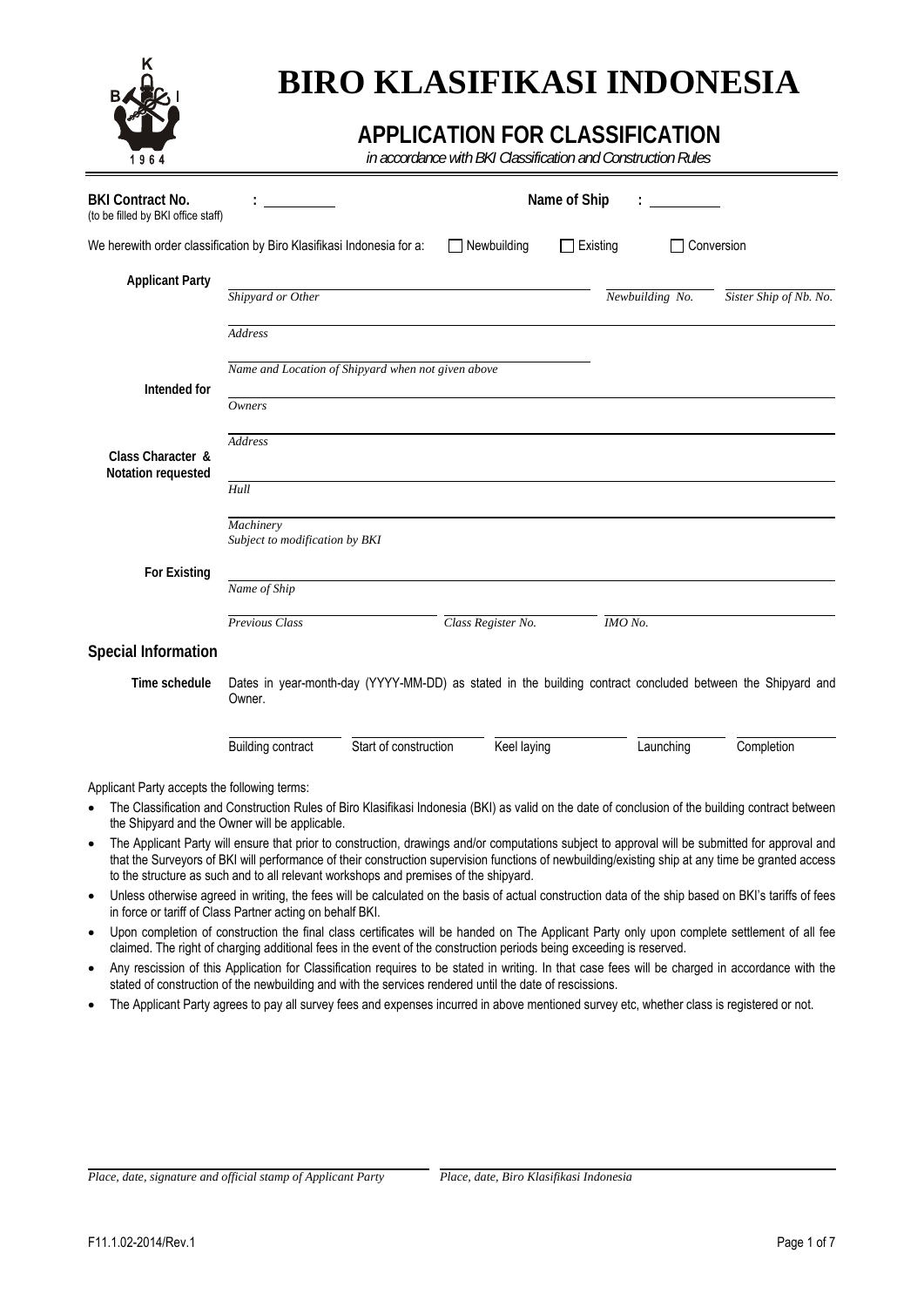| Shipyard:                                            | New building No:                                                            |                                                                         |                                                      |                                                    |                            |  |  |  |  |
|------------------------------------------------------|-----------------------------------------------------------------------------|-------------------------------------------------------------------------|------------------------------------------------------|----------------------------------------------------|----------------------------|--|--|--|--|
| Details as per the attached General Arrangement Plan |                                                                             |                                                                         |                                                      |                                                    |                            |  |  |  |  |
| Ship Type                                            | Multi Purpose                                                               | $\Box$ Container                                                        | $\Box$ Open Top                                      | □Bulk Carrier                                      | □Special Purpose           |  |  |  |  |
|                                                      | □Product Tanker                                                             | Chemical Tanker                                                         | □ Oil Tanker                                         | Asphalt Tanker                                     | □Gas Tanker                |  |  |  |  |
|                                                      | $\Box$ Ro / Ro                                                              | Passenger                                                               | $\Box$ HSC A / B                                     | □HSC Cargo                                         | □ Oil Barge                |  |  |  |  |
|                                                      | □ Fishing Vessel                                                            | $\Box$ Tug                                                              | $\Box$ Dredger                                       | $\Box$ Barge<br>$\Box$ Pontoon                     |                            |  |  |  |  |
|                                                      |                                                                             |                                                                         |                                                      |                                                    |                            |  |  |  |  |
| <b>Principal Dimensions</b>                          | Other type or sub-type<br>LOA                                               | LPP                                                                     |                                                      |                                                    |                            |  |  |  |  |
|                                                      | m<br>Length Over All                                                        | m<br>Length between                                                     | <b>B</b><br>Moulded Breadth                          | $\frac{m}{D}$ $\frac{H}{Depth}$                    | m<br>m<br>Draught          |  |  |  |  |
|                                                      |                                                                             | Perpendiculars<br>GT                                                    |                                                      |                                                    |                            |  |  |  |  |
|                                                      | kn<br>Design Speed                                                          | Gross tonnage                                                           | Deadweight                                           | $\frac{1}{\text{Displacement (sumer loading)}}$    |                            |  |  |  |  |
| Flag                                                 |                                                                             |                                                                         |                                                      |                                                    |                            |  |  |  |  |
| Service                                              | Flag State<br>Unrestricted                                                  | □Restricted Ocean                                                       | Port of Registry<br>$\Box$ Coasting<br>Shallow Water | □Inland Waterway                                   | Other                      |  |  |  |  |
| <b>Hull Material</b>                                 | $\Box$ Steel                                                                | % HT Steel                                                              | $\Box$ Aluminium<br>$\square$ FRP                    | Partial or Other                                   |                            |  |  |  |  |
|                                                      |                                                                             |                                                                         |                                                      |                                                    |                            |  |  |  |  |
| Propulsion                                           | $\Box$ Diesel engine plant                                                  | Steam turbine plant                                                     |                                                      | $\Box$ Gas turbine plant                           | $\Box$ Electric propulsion |  |  |  |  |
|                                                      | Non-self propelled<br>Other                                                 |                                                                         |                                                      |                                                    |                            |  |  |  |  |
| Outfit                                               |                                                                             |                                                                         |                                                      |                                                    |                            |  |  |  |  |
|                                                      | Bow Thruster No.: _____<br>Stern Thruster No.: _____<br>Multiple Rudders    |                                                                         |                                                      |                                                    |                            |  |  |  |  |
|                                                      | □ Bow Door<br>Stern Door<br>Side Door(s) No.: _____                         |                                                                         |                                                      |                                                    |                            |  |  |  |  |
|                                                      | $\Box$ Hydraulic plants<br>$\Box$ Pneumatic plants<br>Ramp(s)<br>No.: _____ |                                                                         |                                                      |                                                    |                            |  |  |  |  |
|                                                      | Elastically supported deckhouse                                             |                                                                         |                                                      | Waste incineration plant                           |                            |  |  |  |  |
|                                                      | $\Box$ Heeling stabilizer system                                            |                                                                         |                                                      | Fin stabilizer plant                               |                            |  |  |  |  |
|                                                      | Cargo Cranes - No.<br>Capacity _____<br>Outreach                            |                                                                         |                                                      |                                                    |                            |  |  |  |  |
|                                                      | $\Box$ Loading instrument<br>Type<br>Maker                                  |                                                                         |                                                      |                                                    |                            |  |  |  |  |
| Details for Bulk Carrier or Cargo Vessel             |                                                                             |                                                                         |                                                      |                                                    |                            |  |  |  |  |
|                                                      |                                                                             | 2 or more adjacent hatches                                              |                                                      | m                                                  | m                          |  |  |  |  |
|                                                      | Number of hatches                                                           |                                                                         |                                                      | Max. length of hatches                             | Max. width of hatches      |  |  |  |  |
|                                                      | $\Box$ BCA<br><b>Bulk Carrier:</b>                                          | $\square$ BCB                                                           | $\square$ BCC                                        |                                                    |                            |  |  |  |  |
|                                                      |                                                                             | Strengthened for heavy cargo (ore, iron, phosphate, stones or the like) |                                                      |                                                    |                            |  |  |  |  |
|                                                      | $\Box$ Timber deck load                                                     | m<br>Height                                                             | $\Box$ Cars in hold                                  | Coil cargo                                         |                            |  |  |  |  |
|                                                      | □ Containers in hold                                                        | $\Box$ on deck                                                          | $\Box$ on hatches                                    | TEU's<br><b>Total Number of Containers</b>         |                            |  |  |  |  |
|                                                      |                                                                             | Cargo holds for dangerous goods: Hold Nos.: ___                         |                                                      |                                                    |                            |  |  |  |  |
|                                                      |                                                                             | Refrigerated container sockets on deck No.: _____                       |                                                      | Refrigerated container sockets in cargo holds No.: |                            |  |  |  |  |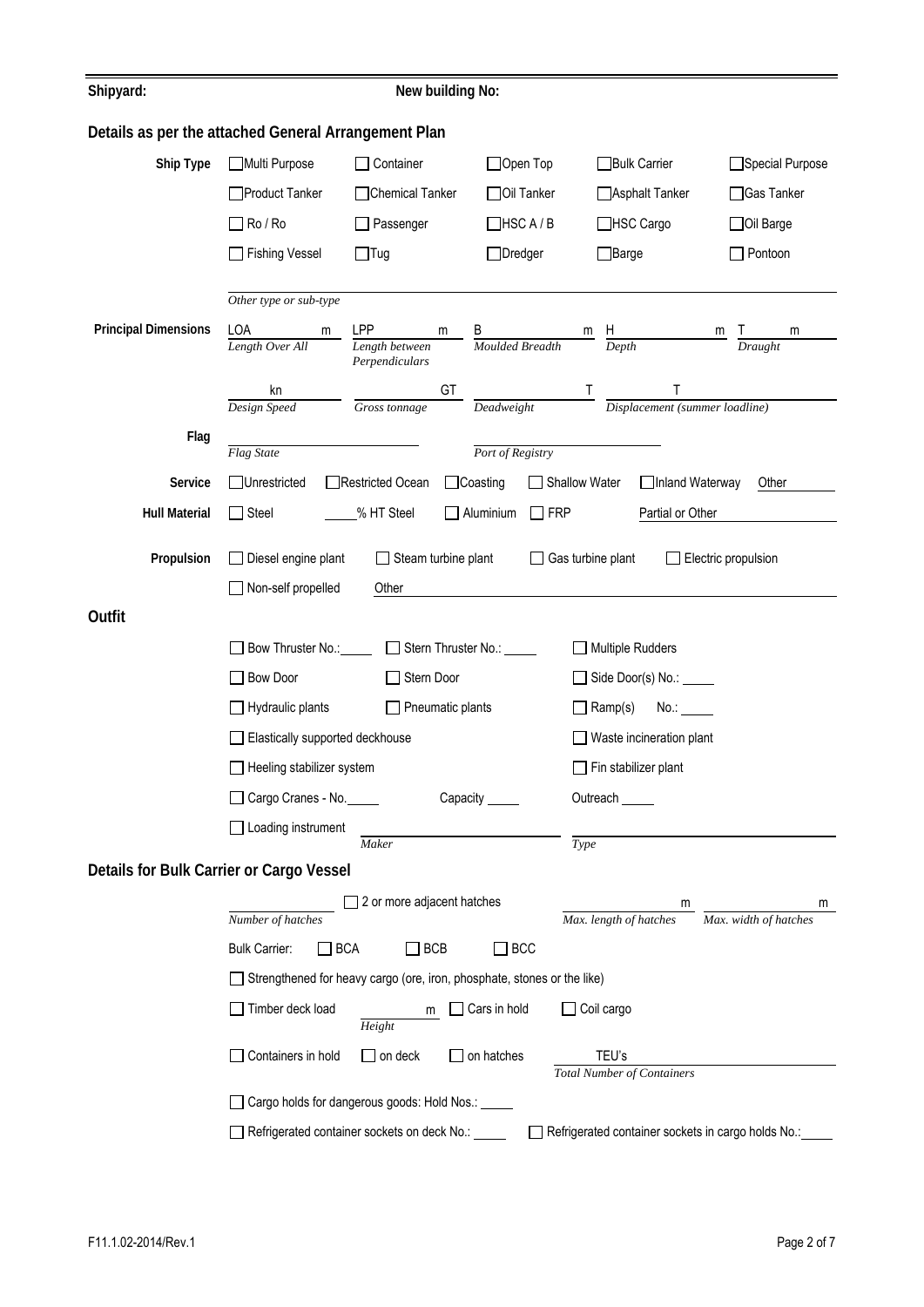| Shipyard:                           |                            |                                                  |                                                       | New building No:        |                             |                                        |                                  |             |  |  |  |  |
|-------------------------------------|----------------------------|--------------------------------------------------|-------------------------------------------------------|-------------------------|-----------------------------|----------------------------------------|----------------------------------|-------------|--|--|--|--|
| <b>Details for Tanker</b>           |                            |                                                  |                                                       |                         |                             |                                        |                                  |             |  |  |  |  |
| Oil tanker                          | Flash point                | $\square$ > 60°                                  | __i 60°                                               |                         |                             |                                        |                                  |             |  |  |  |  |
| Chemical tanker                     | Ship type                  | - 11                                             | $\Box$ 2                                              | $\Box$ 3                |                             |                                        |                                  |             |  |  |  |  |
| Liquefied-gas tanker                | Ship type                  | $\Box$ 1G                                        | $\Box$ 2G                                             | 2PG                     | $\Box$ 3G                   |                                        |                                  |             |  |  |  |  |
|                                     |                            |                                                  | Stainless steel tanks                                 |                         | Coated tanks                |                                        |                                  |             |  |  |  |  |
|                                     | Number of CargoTanks       |                                                  |                                                       |                         |                             |                                        | Number of Longitudinal Bulkheads |             |  |  |  |  |
| Details for Passenger Ship or Ferry |                            |                                                  |                                                       |                         |                             |                                        |                                  |             |  |  |  |  |
|                                     | Number of Passengers       |                                                  | Number of Cars                                        |                         |                             | Number of Trucks                       |                                  |             |  |  |  |  |
| <b>Details of Machinery</b>         |                            |                                                  |                                                       |                         |                             |                                        |                                  |             |  |  |  |  |
| <b>Main Propulsion</b>              | Diesel engines             |                                                  |                                                       |                         |                             |                                        | 2-stroke                         | _] 4-stroke |  |  |  |  |
|                                     |                            |                                                  | Type and Model                                        |                         |                             |                                        |                                  |             |  |  |  |  |
|                                     |                            | Steam turbine plant                              | Type and Model                                        |                         |                             |                                        |                                  |             |  |  |  |  |
|                                     | Gas turbine plant          |                                                  |                                                       |                         |                             |                                        |                                  |             |  |  |  |  |
|                                     |                            |                                                  | Type and Model                                        |                         |                             |                                        |                                  |             |  |  |  |  |
|                                     |                            | Maker/place of construction                      |                                                       |                         |                             |                                        |                                  |             |  |  |  |  |
|                                     |                            |                                                  |                                                       | kW/HP                   |                             | $min-1$                                | kW/HP                            |             |  |  |  |  |
| Number of main engines              |                            |                                                  | Total Power<br>Rated power per engine<br><b>Speed</b> |                         |                             |                                        |                                  |             |  |  |  |  |
|                                     | Number of main boilers     |                                                  | Maker/place of construction                           |                         |                             |                                        |                                  |             |  |  |  |  |
|                                     | Steam capacity per boiler  | t/h                                              | Heating surface                                       | m <sup>2</sup>          |                             | bar<br>Max. allowable working pressure |                                  |             |  |  |  |  |
|                                     | Reduction gear             |                                                  |                                                       |                         |                             |                                        |                                  |             |  |  |  |  |
|                                     |                            |                                                  | Type and Reduction ratio                              |                         |                             |                                        |                                  |             |  |  |  |  |
| Propeller                           |                            | Number of propeller shafts                       | Propeller speed                                       | $min-1$                 |                             |                                        |                                  |             |  |  |  |  |
|                                     | <b>Electric Propulsion</b> |                                                  | Fixed-pitch propeller                                 |                         |                             | Variable-pitch propeller               | Waterjets                        |             |  |  |  |  |
|                                     | Rudder propeller           |                                                  | Azimuth propeller                                     |                         | Nozzle Propeller            |                                        | Z- or Saildrive                  |             |  |  |  |  |
| Fuel type                           | $\Box$ Heavy fuel oil      |                                                  |                                                       | Marine diesel oil (MDO) |                             | Other                                  |                                  |             |  |  |  |  |
| <b>Auxiliaries</b>                  | Diesel engines             |                                                  | Steam turbines                                        |                         |                             | Gas turbines                           |                                  |             |  |  |  |  |
|                                     |                            |                                                  |                                                       |                         |                             | kW/HP                                  |                                  |             |  |  |  |  |
|                                     | Number                     | Maker/type/place of construction                 |                                                       |                         |                             | Rated power                            | Speed                            | $min-1$     |  |  |  |  |
|                                     |                            |                                                  |                                                       |                         |                             | kW/HP                                  |                                  | $min-1$     |  |  |  |  |
|                                     | Number                     | Maker/type/place of construction                 |                                                       |                         |                             | Rated power                            | Speed                            |             |  |  |  |  |
|                                     | Number                     | Maker/type/place of construction                 |                                                       |                         |                             | kW/HP<br>Rated power                   | Speed                            | $min-1$     |  |  |  |  |
|                                     |                            |                                                  |                                                       |                         |                             |                                        |                                  |             |  |  |  |  |
|                                     | <b>Auxiliary boilers</b>   |                                                  | Number                                                | Heating surface         | m <sup>2</sup>              | Max. allowable working pressure        | bar                              |             |  |  |  |  |
|                                     | of hot water               |                                                  | of steam                                              |                         |                             | of thermal oil                         |                                  |             |  |  |  |  |
|                                     |                            |                                                  |                                                       |                         |                             |                                        |                                  |             |  |  |  |  |
|                                     |                            | Maker of auxiliary boilers/place of construction |                                                       |                         |                             |                                        |                                  |             |  |  |  |  |
|                                     |                            | $\Box$ E-generators/alternators                  | Number                                                |                         | kVA/kW<br>Total rated power | Voltage                                | V                                |             |  |  |  |  |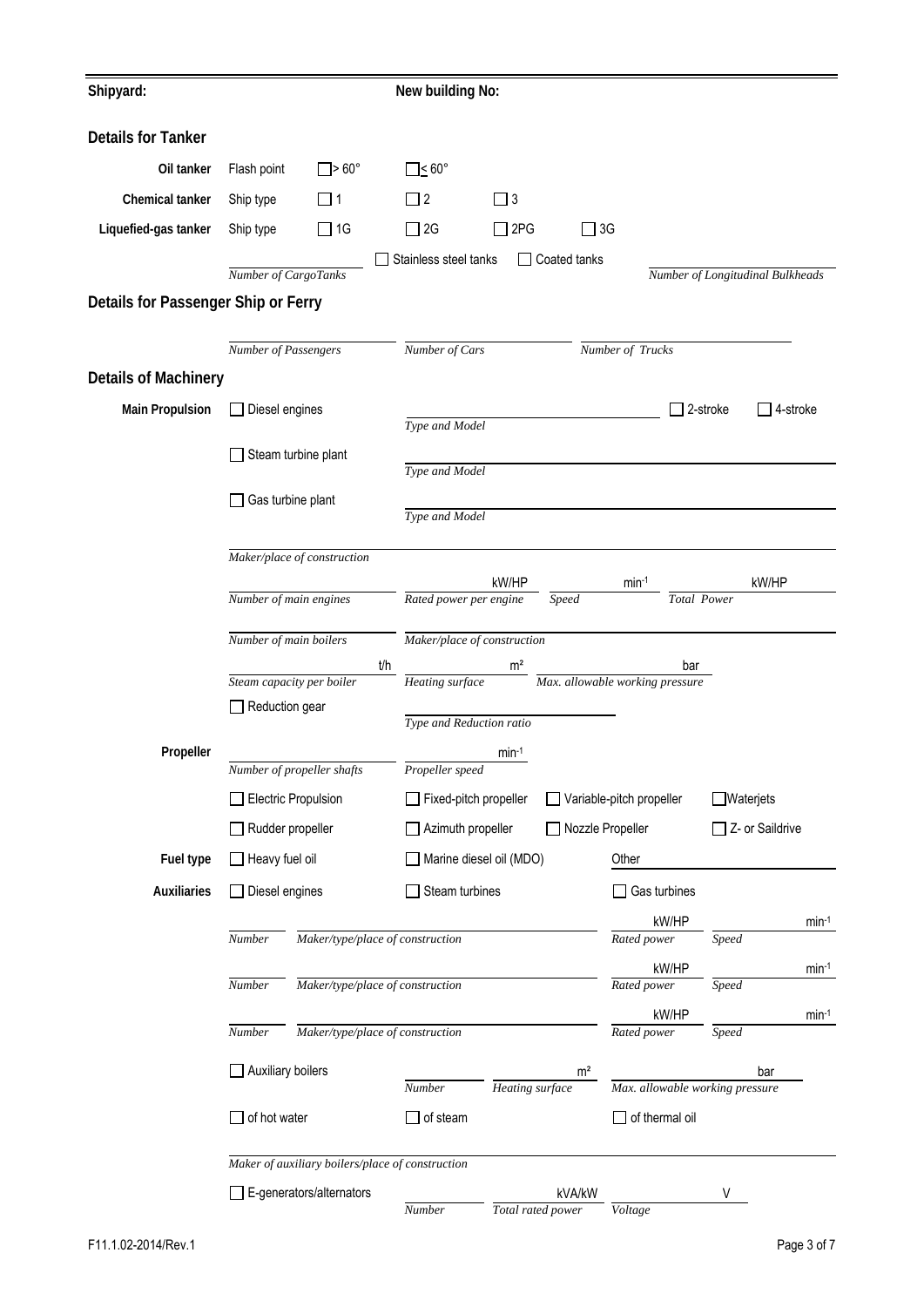| Shipyard:                                     |                                                   | New building No: |                    |                                |                                      |
|-----------------------------------------------|---------------------------------------------------|------------------|--------------------|--------------------------------|--------------------------------------|
|                                               | $\Box$ Shaft generators                           |                  | kVA/kW             |                                | ٧                                    |
|                                               |                                                   | Number           | Total rated power  | Voltage                        |                                      |
|                                               | Emergency generators                              |                  | kVA/kW             |                                | ٧                                    |
|                                               |                                                   | Number           | Total rated power  | Voltage                        |                                      |
|                                               | Variable frequency power supply:                  | Range            | Hz                 |                                | Hz                                   |
|                                               |                                                   |                  | From               | to                             |                                      |
| <b>Cargo Refrigeration Plant or Equipment</b> |                                                   |                  |                    |                                |                                      |
|                                               |                                                   |                  |                    | m <sup>3</sup>                 | Cooled by ship's refrigerating plant |
|                                               | Number of refrigerated holds/tanks                |                  | Total capacity     |                                |                                      |
|                                               |                                                   |                  | Ft                 |                                |                                      |
|                                               | Number of thermal containers                      |                  | Size of containers |                                |                                      |
| Automation                                    |                                                   |                  |                    |                                |                                      |
|                                               | Remote control of main engine from bridge         |                  |                    | Unattended engine room         |                                      |
|                                               | Permanently attended engine room, central monitor |                  |                    | Unattended engine room in port |                                      |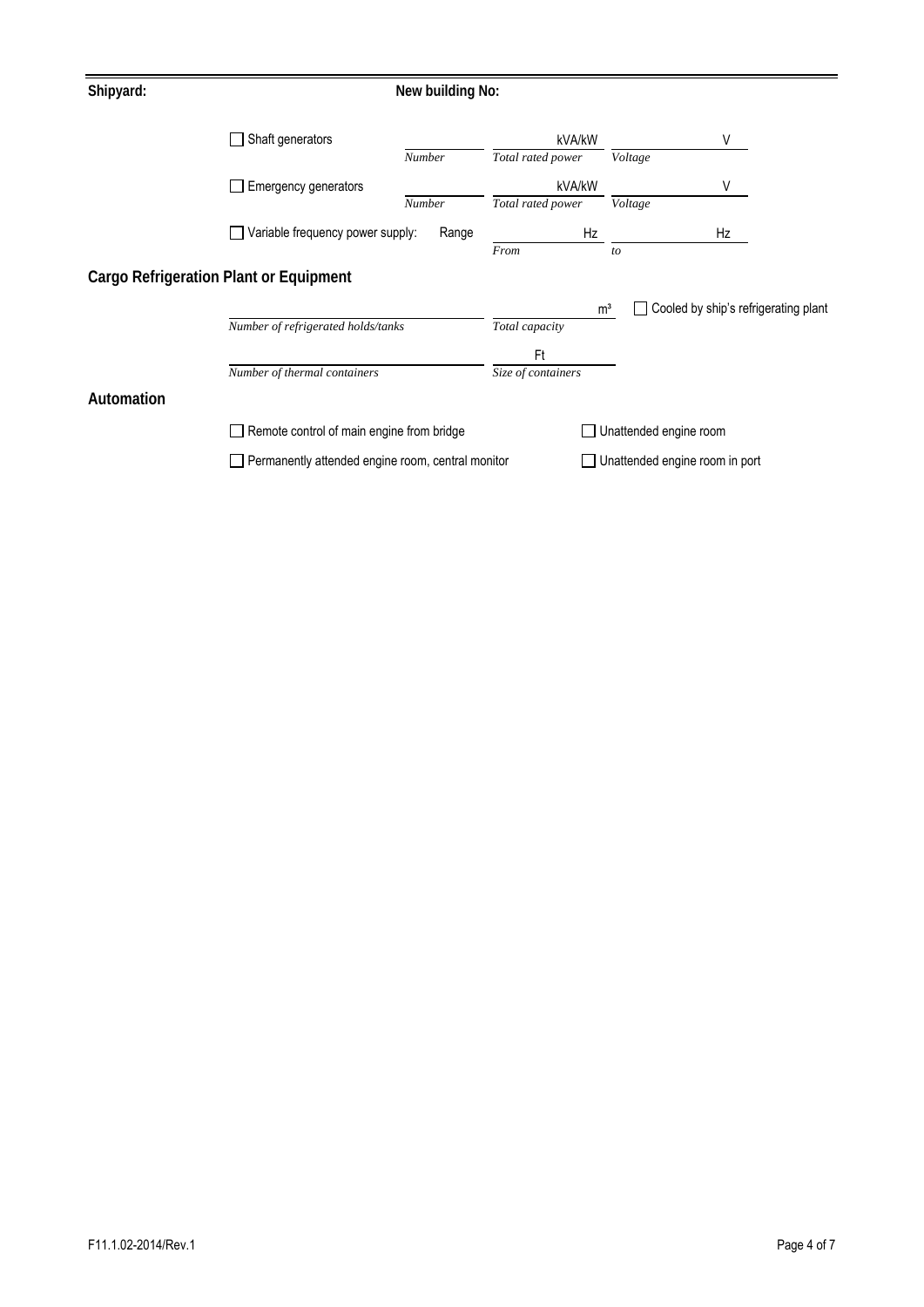1) Ordering Party will be responsible for payment of relevant fees.

### **Application for Issuance of Statutory and other Certificates and for Approval of Documents**

**Statutory Certificates / Documents** (issued by BKI in accordance with flag state's authorization)

|               |                                                                                                                                                                         | Applicant Party <sup>1)</sup>             |        |
|---------------|-------------------------------------------------------------------------------------------------------------------------------------------------------------------------|-------------------------------------------|--------|
| Number        | Designation                                                                                                                                                             | Shipyard                                  | Owners |
|               | International Load Line Certificate                                                                                                                                     |                                           |        |
| 2             | Cargo Ship Safety Construction Certificate                                                                                                                              |                                           |        |
| 3             | Cargo Ship Safety Equipment Certificate                                                                                                                                 |                                           |        |
| 4             | Cargo Ship Safety Radio Certificate                                                                                                                                     |                                           |        |
| 5             | Passenger Ship Safety Certificate                                                                                                                                       |                                           |        |
| 6             | High Speed Craft Safety Certificate                                                                                                                                     |                                           |        |
| 7             | International Oil Pollution Prevention Certificate (IOPP-Certificate) (Marpol Annex I)                                                                                  |                                           |        |
| 8             | International Pollution Prevention Certificate for the Carriage of Noxious Liquid Substances in Bulk (NLS-<br>Certificate) including List of Products (Marpol Annex II) |                                           |        |
| 9             | International Certificate of Fitness for the Carriage of Dangerous Chemicals in Bulk (for chemical tankers)                                                             |                                           |        |
| 10            | International Certificate of Fitness for the Carriage of Liquefied Gases in Bulk (for gas carriers)                                                                     |                                           |        |
| 11            | Certificate of Compliance for the Carriage of Dangerous Goods (SOLAS 74, as amended, Regulation II - 2/19)                                                              |                                           |        |
| 12            | Safety Certificate for Special Purpose Ship                                                                                                                             |                                           |        |
|               | <b>Other Certificates / Documents</b>                                                                                                                                   |                                           |        |
| <b>Number</b> | Designation                                                                                                                                                             | Applicant Party <sup>1)</sup><br>Shipyard | Owners |

- 13 Statement of Compliance regarding Sewage Pollution Prevention (Marpol Annex IV)
- 14 APP Statement of Compliance acc. to Marpol Annex VI
- 15 Statement of Compliance for Antifouling Systems



Shipyard: **New building No: New building No:**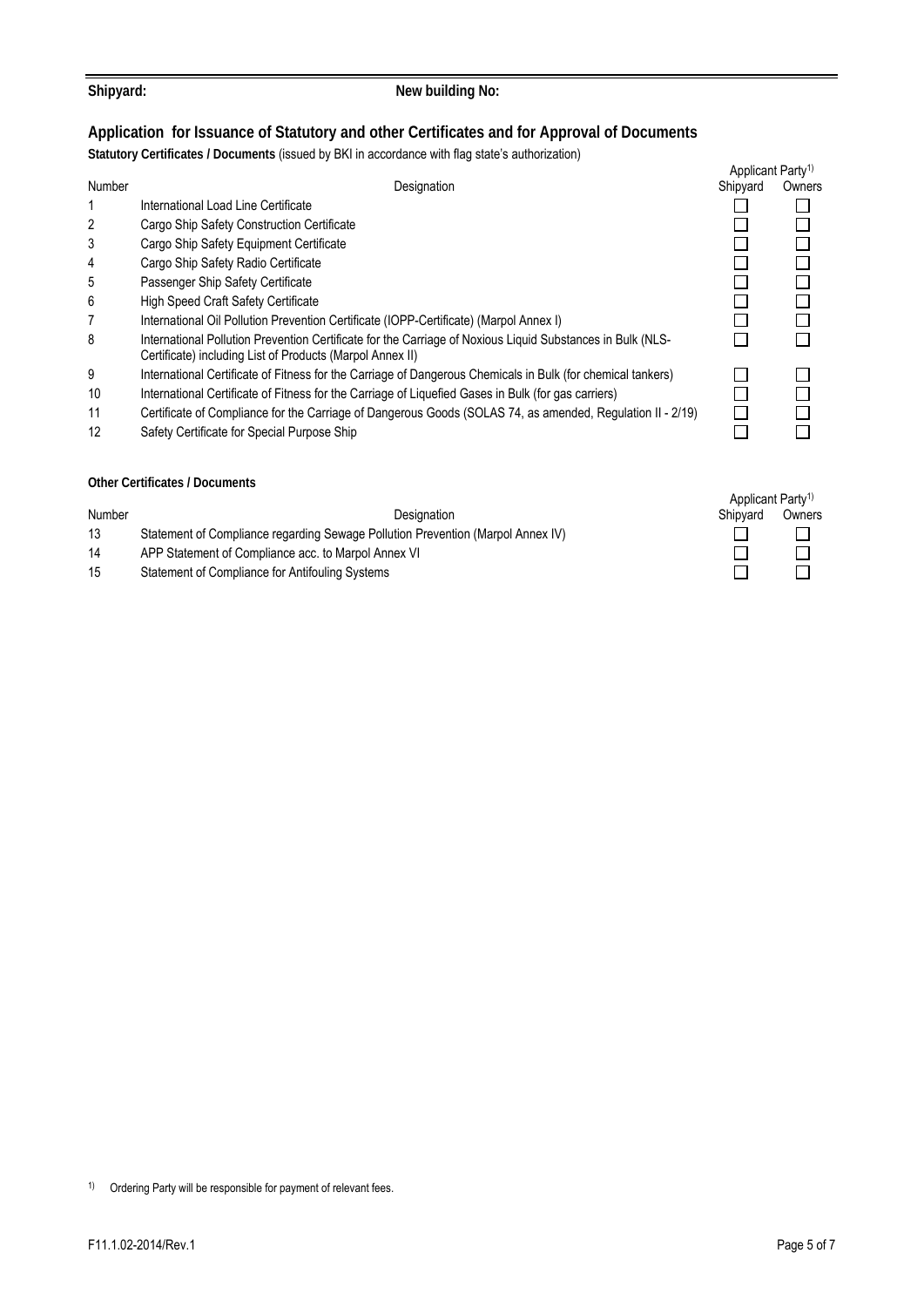#### Shipyard: **New building No: New building No:**

### **Intended for the Carriage of Dangerous Goods in Packaged Form and/or Solid Dangerous Goods in Bulk**

This form is to be completed by the yard and to be submitted together with a General Arrangement Drawing (GA). Please indicate each individual cargo space by a number.

### **Type of cargo spaces**

Please indicate the type of cargo spaces in the GA by one or more numbers in square brackets as given below.

- Example: A multi purpose cargo hold suitable for general cargo, equipped for the carriage of containers and for solid bulk cargo should be indicated by the numbers in square brackets [ 1 ] [ 2 ] [ 7 ].
- [1] general cargo hold
- [ 2 ] container cargo hold
- [ 3 ] open top container cargo hold
- [4] closed ro-ro space
- [5] closed ro-ro space, not capable of being sealed
- [6] open ro-ro space
- [ 7 ] bulk cargo hold
- [ 8 ] weather deck

#### **Hatch Covers**

Hatch covers of all container cargo holds will be weathertight.

Following container cargo holds will be provided with non-weathertight hatch covers with gaps not exceeding 50 mm:

Note: For the carriage of dangerous goods on deck on top of container cargo holds fitted with non-weathertight hatch covers the same requirements as for open top container cargo holds (IMO MSC/Circ.608 Rev. 1, paragraph 10 and 11) are to be applied.

Following container cargo holds will not be provided with hatch covers or with non-weathertight hatch covers with gaps exceeding 50 mm:

Note: Container cargo holds fitted with non-weathertight hatch covers with gaps exceeding 50 mm are considered open-top container cargo holds.

#### **List of IMO Classes intended to be carried.**

Indicate in the table below for each cargo space the IMO classes intended to be carried by using one of the letters as given on the right hand (i. e. P or C or A or B or X for each box).

| Class                             | Hold | 1 | 2 | 3 | 4 | 5 | 6 | 7 | 8 | 9 | Weather<br>Deck |   |                         |
|-----------------------------------|------|---|---|---|---|---|---|---|---|---|-----------------|---|-------------------------|
| $1.1 - 1.6$                       |      |   |   |   |   |   |   |   |   |   |                 | P | Indicates               |
| 1.4.S                             |      |   |   |   |   |   |   |   |   |   |                 |   | PACKAGED GOODS          |
| 2.1                               |      |   |   |   |   |   |   |   |   |   |                 |   | PERMITTED               |
| 2.2                               |      |   |   |   |   |   |   |   |   |   |                 |   |                         |
| 2.3                               |      |   |   |   |   |   |   |   |   |   |                 | C | Indicates               |
| $3.11$ and $3.21$                 |      |   |   |   |   |   |   |   |   |   |                 |   | PACKAGED GOODS          |
| 3.3 <sup>2</sup>                  |      |   |   |   |   |   |   |   |   |   |                 |   | IN CLOSED FREIGHT       |
| 4.1                               |      |   |   |   |   |   |   |   |   |   |                 |   | <b>CONTAINERS ONLY</b>  |
| 4.2                               |      |   |   |   |   |   |   |   |   |   |                 |   | PERMITTED               |
| 4.3                               |      |   |   |   |   |   |   |   |   |   |                 |   |                         |
| 5.1                               |      |   |   |   |   |   |   |   |   |   |                 | A | Indicates               |
| $5.2^{3}$                         |      | Χ | Χ | Χ | Χ | Χ | X | X | Χ | X |                 |   | PACKAGED and            |
| 6.1 liquids                       |      |   |   |   |   |   |   |   |   |   |                 |   | <b>SOLID BULK GOODS</b> |
| 6.1 liquids $FP \leq 23^{\circ}C$ |      |   |   |   |   |   |   |   |   |   |                 |   | <b>PERMITTED</b>        |

1 IMO class 3.1 and 3.2: flammable liquids with flashpoint ≤ 23°C.

2 IMO class 3.3: flammable liquids with flashpoint > 23°C, ≤ 61°C.

3 IMO class 5.2 permitted on deck only.

 $\boxed{0}$  - no  $\boxed{1}$  - yes  $\boxed{2}$  - not applicable

 $\overline{a}$